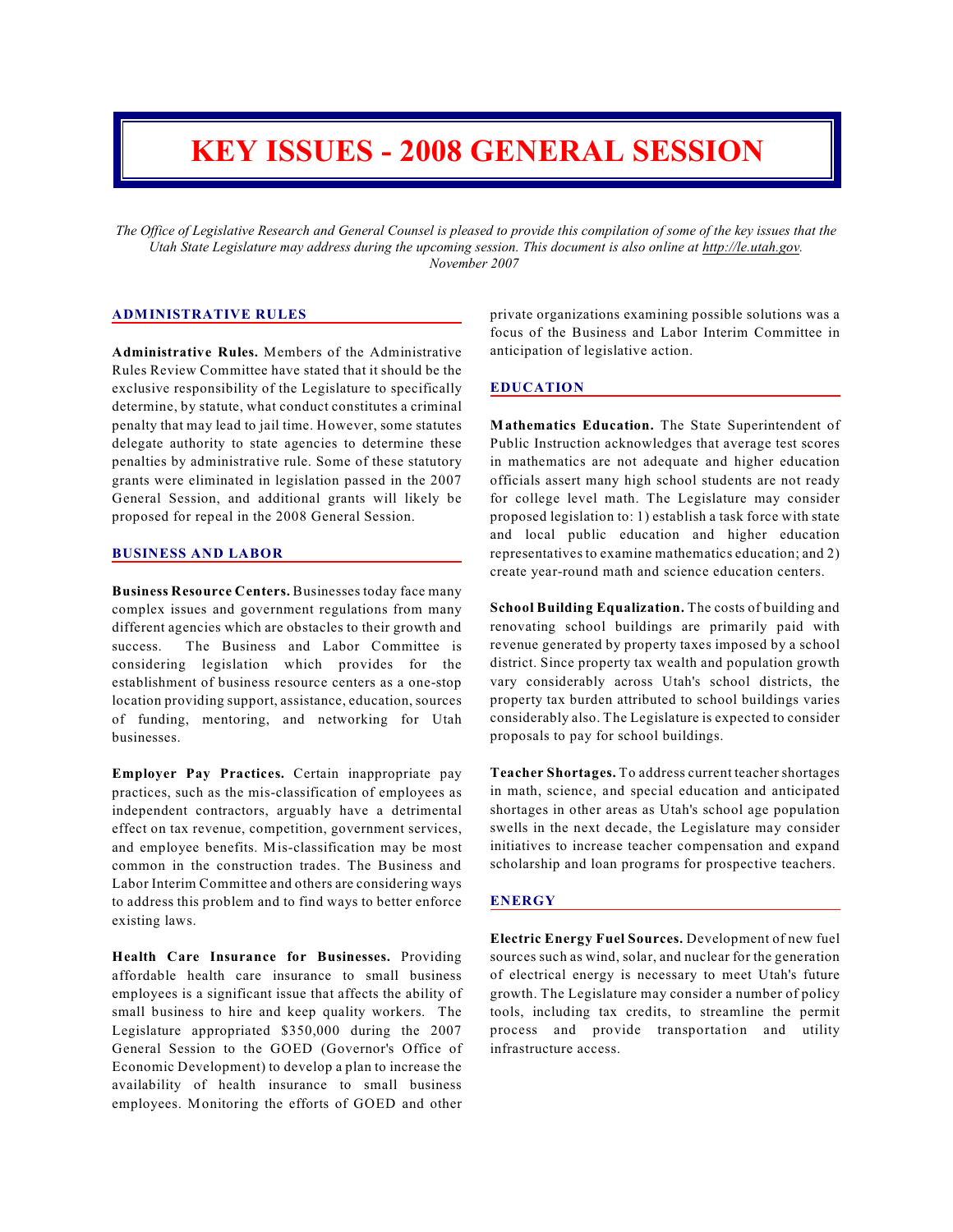#### **GOVERNMENT OPERATIONS**

**Election Law Changes.** The Lieutenant Governor's Office and the county clerks have made several recommendations to make changes in the Election Code ranging from technical amendments to changing campaign disclosure deadlines. Based on these recommendations, the Government Operations Committee has studied and recommended several bills for consideration during the 2008 General Session.

**Re-codification of Title 63 State Affairs in General.** Utah Code, Title 63 has been a catch-all title for many years and is now full. A re-codification was authorized by the Legislative Management Committee, and the project was completed by the Government Operations Committee. The bill primarily moves and renumbers the chapters of Title 63 in the Utah Code, adjusts cross-references, and includes technical changes.

# **HEALTH AND HUMAN SERVICES**

**Health Insurance Reform.** The Legislature will consider several proposals to expand access to health insurance and other coverage for health care costs. These proposals may include efforts to make certain types of coverage portable and more affordable.

#### **INTERNATIONAL TRADE**

**Geographic Information System (GIS) Database.** Businesses in Utah involved in international trade and their locations have not been identified. The Legislature may consider legislation and appropriations to create a GIS database of businesses involved in international trade for economic development purposes.

**State Sovereignty.** The federal government is negotiating treaties that infringe upon state's constitutional rights to set domestic policies. The Legislature may consider a joint international trade resolution supporting state sovereignty issues when the United State's government is negotiating international trade agreements.

#### **JUDICIARY**

**Re-codification and Revision of Title 78, Judicial Code.** Utah Code, Title 78 is being reorganized in the recodification process.

## **LAW ENFORCEMENT AND CRIMINAL JUSTICE**

**Animal Cruelty.** During the August special session the Legislature considered, but did not pass, two bills addressing animal torture. Several bills will be introduced in January dealing with this topic.

**Drug Offender Treatment.** New drug offender commitments to Utah's prisons have increased by 803 percent since 1988. The 831 new drug commitments to prison this year comprise 39 percent of all new commitments. The use of methamphetamine and other drugs in Utah is increasing criminal behavior and other problems caused by their use. The Legislature may consider expanding education and treatment as tools in limiting the negative effects of this trend.

**Growing Inmate Populations.** Utah's inmate population is currently 6,498 and is well beyond the state's maximum capacity of 5,071 beds. The Utah Department of Corrections currently contracts for 1,510 beds and the inmate population continues to grow at a rate of about 228 per year. Nationally, a record 7 million people—one in every 32 U.S. adults—were behind bars, on probation, or on parole by the end of the year, according to a Justice Department report.Utah's incarceration rate is less than half of the national rate but is growing at a similar rate. The criminal penalties specified in Utah law have a direct effect on the need for additional prison beds and enhanced treatment programs.

**Registering, Rehabilitating, and Supervising Sex Offenders in the Community.** Of the 620,000 registered sex offenders in the United States, approximately 7,000 reside in Utah. In 2006, Congress passed the "Adam Walsh Child Protection Act" that increases registration requirements both in duration and frequency based on the type of offense committed. States are required to implement the Act by 2009 or stand to lose a portion of the federal funding that comes to the state. Preliminary cost assessments indicate that implementation may cost more than the potential loss of federal funding.

# **NATURAL RESOURCES, AGRICULTURE, AND ENVIRONMENT**

**Water Right Forfeiture Protection.** Municipalities could lose certain water rights due to non-use. Legislation will be introduced to provide municipalities protection from water forfeiture under certain circumstances.

## **POLITICAL SUBDIVISIONS**

**Re-codification of Special District Statutes.** The multiyear re-codification of special district statutes is not yet completed. Legislation re-codifying special service districts in the Utah Code (Title 17A, Chapter 2, Part 13) and remaining dependent districts (Title 17A, Chapter 3)